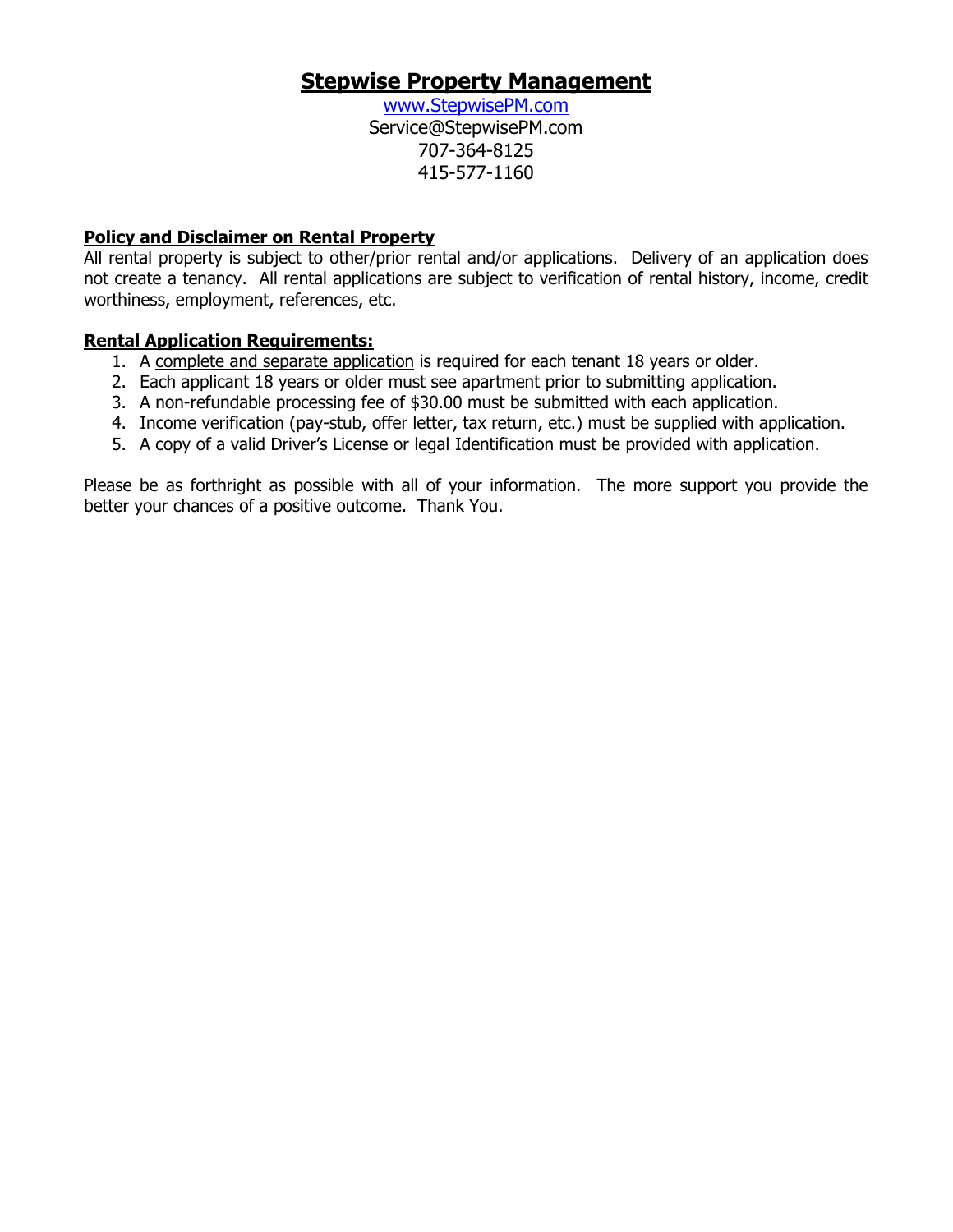## **Stepwise Rental Application**

| <b>Applicant Information</b>                           |                      |                |                         |                                     |                 |                           |  |  |  |  |
|--------------------------------------------------------|----------------------|----------------|-------------------------|-------------------------------------|-----------------|---------------------------|--|--|--|--|
| Name:                                                  | E-mail:              |                |                         |                                     |                 |                           |  |  |  |  |
| Home Phone:                                            |                      |                | Cell Phone:             |                                     |                 |                           |  |  |  |  |
| Date of birth:                                         |                      |                |                         | SSN:                                |                 | $DL#/ID#$ :               |  |  |  |  |
| <b>Current address:</b>                                |                      |                |                         |                                     |                 |                           |  |  |  |  |
| City:                                                  | State:               |                |                         | ZIP Code:                           |                 |                           |  |  |  |  |
| Own<br>Rent<br>(Pls circle)                            | Monthly pmt or rent: |                | How long? From (mo/yr): |                                     |                 | To $(mo/yr)$ :            |  |  |  |  |
| Owner/Manager:                                         |                      | Phone:         |                         |                                     | E-mail:         |                           |  |  |  |  |
| Reason for Leaving:                                    |                      |                |                         |                                     |                 |                           |  |  |  |  |
| <b>Previous address:</b>                               |                      |                |                         |                                     |                 |                           |  |  |  |  |
| City:                                                  | State:               |                |                         | ZIP Code:                           |                 |                           |  |  |  |  |
| Own<br>Rent<br>(Pls circle)                            | Monthly pmt or rent: |                | How long? From (mo/yr): |                                     | To $(mo/yr)$ :  |                           |  |  |  |  |
| Owner/Manager:                                         |                      | Phone:         |                         |                                     | E-mail:         |                           |  |  |  |  |
| Reason for Leaving:                                    |                      |                |                         |                                     |                 |                           |  |  |  |  |
| <b>Previous address:</b>                               |                      |                |                         |                                     |                 |                           |  |  |  |  |
| City:                                                  | State:               |                |                         |                                     | ZIP Code:       |                           |  |  |  |  |
| Own<br>Rent<br>(Pls circle)                            | Monthly pmt or rent: |                | How long? From (mo/yr): |                                     |                 | To $(mo/yr)$ :            |  |  |  |  |
| Owner/Manager:                                         |                      | Phone:         |                         |                                     | E-mail:         |                           |  |  |  |  |
| Reason for Leaving:                                    |                      |                |                         |                                     |                 |                           |  |  |  |  |
| <b>Employment Information</b>                          |                      |                |                         |                                     |                 |                           |  |  |  |  |
| <b>Current employer:</b>                               |                      |                | Address:                |                                     |                 |                           |  |  |  |  |
| State:<br>City:                                        |                      |                |                         |                                     | ZIP Code:       |                           |  |  |  |  |
| Phone:                                                 |                      | E-mail:        |                         | Fax:                                |                 |                           |  |  |  |  |
| Title/Position:                                        |                      |                |                         |                                     | Hourly          | Salary<br>(Please circle) |  |  |  |  |
| How long? From (mo/yr):                                |                      | To (mo/yr):    |                         |                                     | Monthly salary: |                           |  |  |  |  |
| Name of Supervisor:                                    |                      | Phone:         |                         |                                     | E-mail:         |                           |  |  |  |  |
| Reason for Leaving:                                    |                      |                |                         |                                     |                 |                           |  |  |  |  |
| <b>Previous employer:</b><br>Address:                  |                      |                |                         |                                     |                 |                           |  |  |  |  |
| City:                                                  | State:               |                |                         |                                     | ZIP Code:       |                           |  |  |  |  |
| Phone:                                                 |                      | E-mail:        |                         |                                     | Fax:            |                           |  |  |  |  |
| Title/Position:                                        |                      |                |                         | Hourly<br>Salary<br>(Please circle) |                 |                           |  |  |  |  |
| How long? From (mo/yr):                                |                      | To $(mo/yr)$ : |                         |                                     | Monthly salary: |                           |  |  |  |  |
| Name of Supervisor:                                    |                      | Phone:         |                         |                                     | E-mail:         |                           |  |  |  |  |
| Reason for Leaving:                                    |                      |                |                         |                                     |                 |                           |  |  |  |  |
| <b>Previous employer:</b>                              |                      | Address:       |                         |                                     |                 |                           |  |  |  |  |
| State:<br>City:                                        |                      |                |                         | ZIP Code:                           |                 |                           |  |  |  |  |
| E-mail:<br>Phone:                                      |                      |                | Fax:                    |                                     |                 |                           |  |  |  |  |
| Title/Position:<br>(Please circle)<br>Hourly<br>Salary |                      |                |                         |                                     |                 |                           |  |  |  |  |
| How long? From (mo/yr):<br>To $(mo/yr)$ :              |                      |                |                         |                                     | Monthly salary: |                           |  |  |  |  |
| Name of Supervisor:                                    | Phone:               |                |                         |                                     | E-mail:         |                           |  |  |  |  |
| Reason for Leaving:                                    |                      |                |                         |                                     |                 |                           |  |  |  |  |
| <b>Emergency Contact</b>                               |                      |                |                         |                                     |                 |                           |  |  |  |  |
| Name of a person not residing with you:                |                      |                |                         |                                     |                 |                           |  |  |  |  |
| Address:                                               |                      |                |                         |                                     |                 |                           |  |  |  |  |
| City:                                                  | State:               |                |                         | ZIP Code:                           |                 | Phone:                    |  |  |  |  |
| Relationship:                                          |                      |                | E-mail:                 |                                     |                 |                           |  |  |  |  |